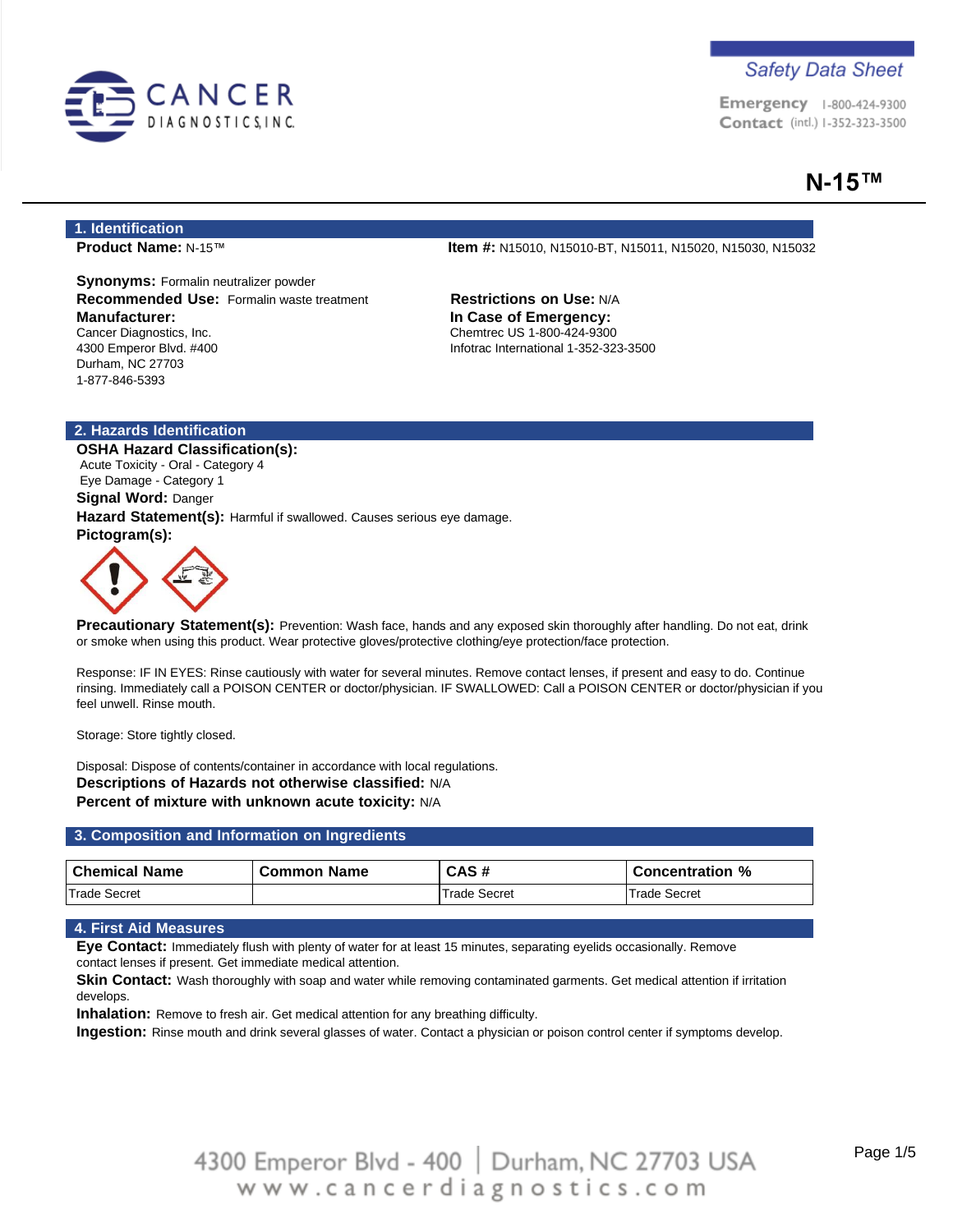

Emergency 1-800-424-9300 Contact (intl.) 1-352-323-3500

**Symptoms:** May cause severe eye damage **Recommendations for immediate medical care/special treatment:** Get medical advice/attention if you feel unwell.

### **5. Fire- Fighting Measures**

**Extinguishing Media:** Dry chemical, carbon dioxide, alcohol foam, water.

**Fire Hazards (Chemical):** Not flammable.

**Special Protective Equipment:** Fire fighters should use self-contained breathing apparatus and protective clothing. **Precautions for Firefighters:** Carbon monoxide and unidentified organic compounds may be formed during combustion.

### **6. Accidental Release Measures**

**Emergency Procedures:** Evacuate the area of all unnecessary personnel. Wear suitable protective equipment. Eliminate all sources of ignition and provide ventilation.

**Protective Equipment:** See section 8

**Environmental Precautions:** Prevent release to the environment by using barriers.

**Containment and Clean-Up Procedures:** Use barriers to prevent spreading. Collect spill in container. Call waste authorities.

### **7. Handling and Storage**

Handling: Do not breathe vapors. Do not eat, drink or smoke when using this product.

**Storage:** Store locked up. Store in a cool, well-ventilated place. Keep container tightly sealed when not in use. Store at room temperature. Keep away from acids.

### **8. Exposure Controls/Personal Protection**

#### **OSHA Permissible Exposure Limits (PELs):**

| <b>Reagent</b> | CAS# | <b>OSHA PEL TWA</b> |
|----------------|------|---------------------|
| N/A            |      |                     |

### **ACGIH Threshold Limit Values (TLVs):**

| Reagent             | CAS#         | <b>ACGIH PEL TLV</b> | <b>ACGIH STEL</b> |
|---------------------|--------------|----------------------|-------------------|
| <b>Trade Secret</b> | Trade Secret | $5 \text{ mg/m}$     |                   |

**Engineering Controls:** Emergency showers, eyewash stations, ventilation systems

**Personal Protective Measures:** Wear gloves, lab coat, eye protection and impervious footwear. Contact lenses should not be worn when working with this material.

**Special PPE Requirements:** If ventilation hood not available wear respirator.

#### **9. Physical and Chemical Properties Section**

**Appearance:** White to off-white, Powder **Molecular Weight:** N/A **Molecular Formula:** N/A **pH:** N/A **Boiling Point and Boiling Range:** N/A **Melting Point/Freezing Point:** N/A **Flash Point:** N/A **Specific Gravity/Relative Density:** N/A **Odor:** Pungent **Odor Threshold:** N/A **Color:** White

> 4300 Emperor Blvd - 400 | Durham, NC 27703 USA www.cancerdiagnostics.com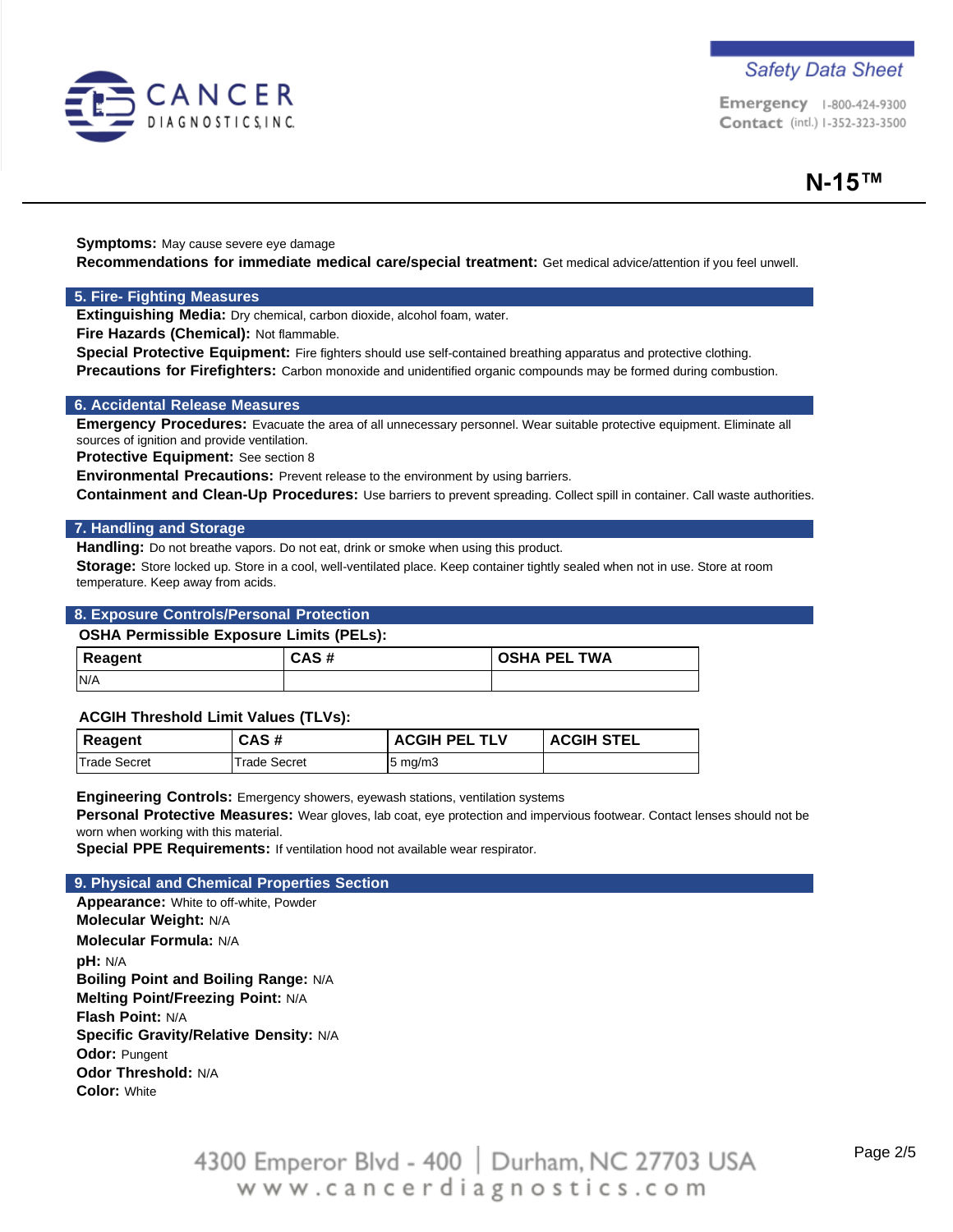

Emergency 1-800-424-9300 Contact (intl.) 1-352-323-3500

# **N-15™**

**Flammability (solid/gas):** N/A **Vapor Density:** N/A **Upper/Lower flammability or explosive limits:** N/A **Vapor Pressure:** N/A **Evaporation Rate:** N/A **Partition Coefficient: n-octanol/water:** N/A **Viscosity:** N/A **Auto-ignition temperature:** N/A **Solubility:** Soluble in water. **Decomposition Temperature:** N/A

### **10. Stability and Reactivity**

**Reactivity: Chemical Stability:** Stable **Conditions of Stability/Instability:** Contact with acid liberates gas. **Stabilizers needed:** None **Safety issue indicated by appearance change:** N/A **Other:** N/A **Hazardous Reactions:** N/A **Hazardous Polymerization:** Does not occur **Conditions to avoid:** Contact with acid liberates gas. **Classes of Incompatible Materials:** Oxidizers, Strong Acids, Strong Bases, Aluminum, Sodium nitrate, sodium nitrite, sulfur dioxide. **Hazardous Decomposition Products:** Thermal-oxidation degradation can produce oxides of sulfur. Toxic gases and vapors (I.e. sodium oxide, hydrogen sulfide) may be released in a fire.

### **11. Toxicological Information**

**Likely Routes of Exposure Eyes:** Irritation. **Skin: Irritation. Inhalation:** Dizziness, headache. **Ingestion:** Nausea.

**Signs or Symptoms of Exposure:** Nausea. **Effects from short term exposure (delayed, immediate, chronic):** Irritation to the eyes, nose, throat; headache, dizziness, nausea. **Acute Toxicity (Numerical Measures): Carcinogenicity (NTP, IARC, OSHA):** N/A

### **12. Ecological Information**

**Ecotoxicity:** N/A **Persistence and degradability:** N/A **Bioaccumulation Potential (octanol-water partition coefficient, BCF):** N/A **Mobility in the soil:** N/A **Adverse Environmental Effects:** N/A

### **13. Disposal Considerations**

**Recommended Disposal Containers:** Check with your local waste authorities\*

**Recommended Disposal Methods:** Do not dispose of in drains, check with your local waste authorities.\*

# 4300 Emperor Blvd - 400 | Durham, NC 27703 USA www.cancerdiagnostics.com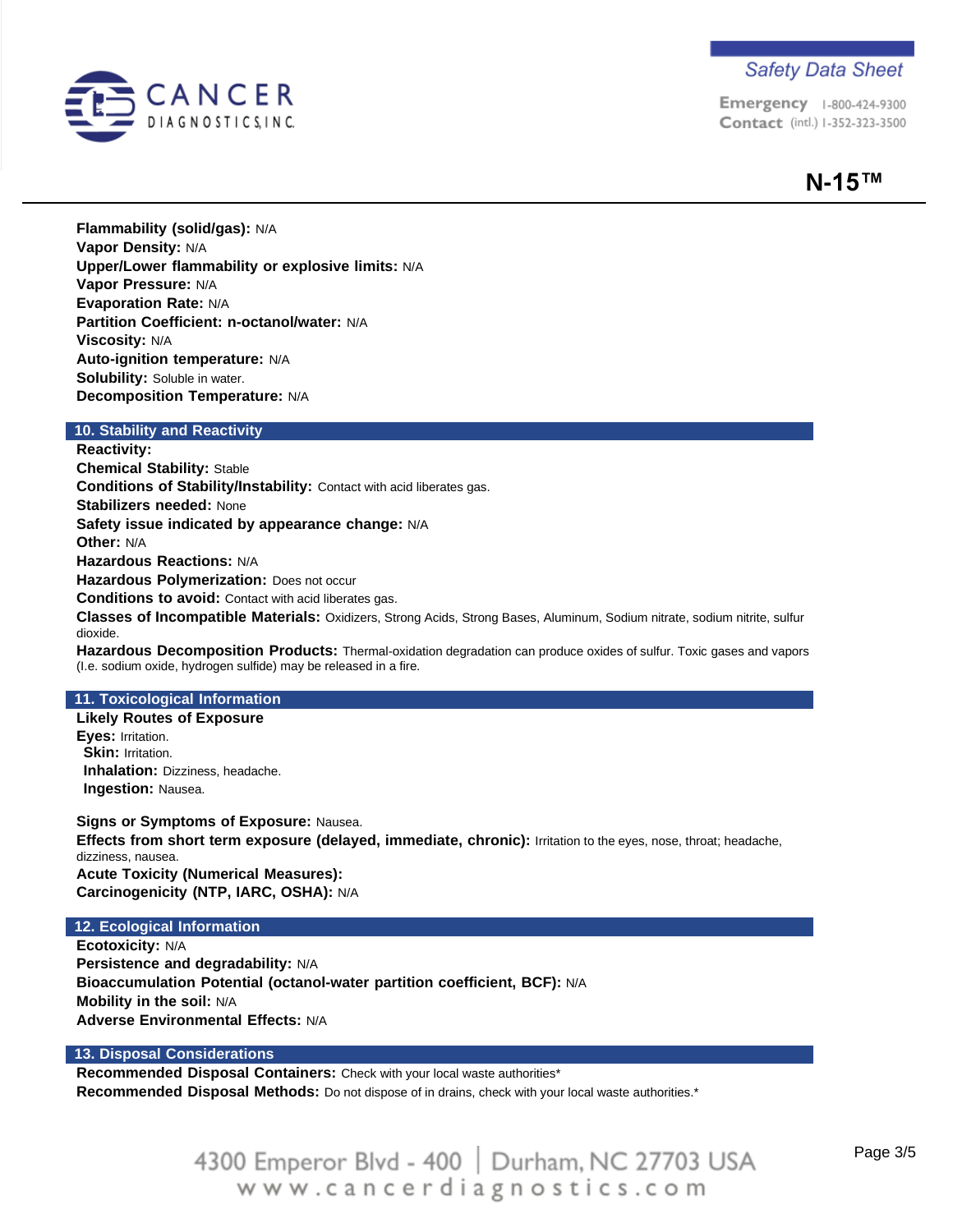

Emergency 1-800-424-9300 Contact (intl.) 1-352-323-3500

**Physical/Chemical Properties affecting Disposal:** See section 2 and section 9 applicable information.\* **Special Precautions for Landfill and Incineration Activities:** Check with your local waste authorities.\* **Waste Stream:** Consult your local or regional authorities.\*

### **14. Transport Information**

| 14.1 UN Number<br>DOT, IATA, IMDG, ADR                  | <b>DOT:</b> Not Regulated for Transport by DOT.<br><b>ADR/RID:</b> Not Regulated for Transport by ADR/RID.<br><b>IMDG:</b> Not Regulated for Transport by IMDG.<br><b>IATA:</b> Not Regulated for Transport by IATA. |
|---------------------------------------------------------|----------------------------------------------------------------------------------------------------------------------------------------------------------------------------------------------------------------------|
| 14.2 UN Proper Shipping<br>Name<br>DOT, IATA, IMDG, ADR | <b>ADR/RID:</b> Not Regulated for Transport by ADR/RID.<br><b>IMDG:</b> Not Regulated for Transport by IMDG.<br><b>IATA:</b> Not Regulated for Transport by IATA.<br><b>DOT:</b> Not Regulated for Transport by DOT. |
| 14.3 Transport Hazard<br>Class(es)                      | <b>DOT:</b> Not Regulated for Transport by DOT.<br><b>IATA:</b> Not Regulated for Transport by IATA.<br><b>IMDG:</b> Not Regulated for Transport by IMDG.<br><b>ADR/RID:</b> Not Regulated for Transport by ADR/RID. |
| 14.4 Packing Group<br>DOT, IATA, IMDG, ADR              | <b>ADR/RID:</b> Not Regulated for Transport by ADR/RID.<br><b>IMDG:</b> Not Regulated for Transport by IMDG.<br><b>IATA:</b> Not Regulated for Transport by IATA.<br><b>DOT:</b> Not Regulated for Transport by DOT. |
| <b>14.5 Environmental Hazards</b>                       | <b>Marine Pollutant: No</b>                                                                                                                                                                                          |
| 14.6 Special Precautions for<br>User                    | Not applicable.                                                                                                                                                                                                      |

**15. Regulatory Information**

**OSHA: DOT: EPA: CPSC:**